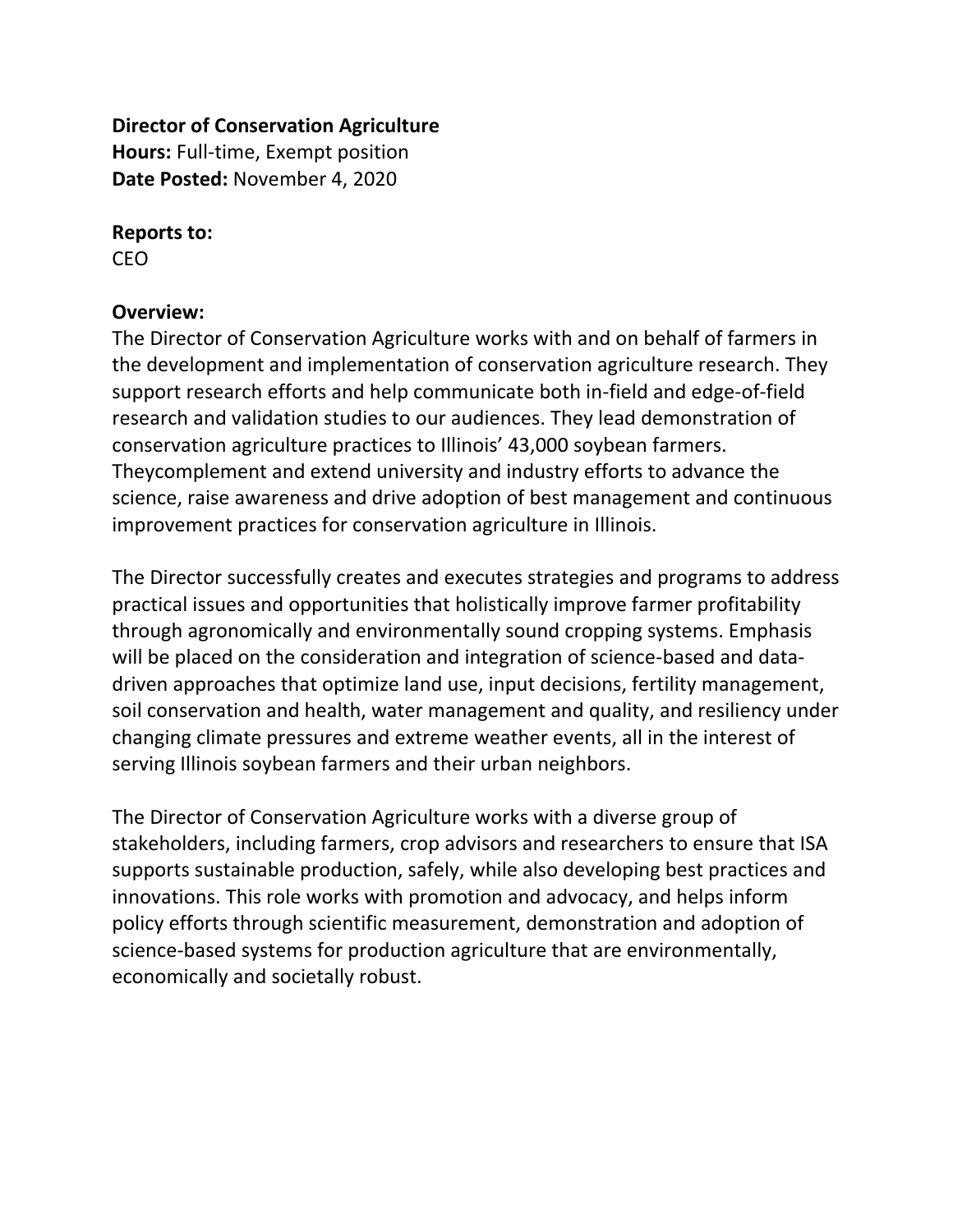### **The Director of Conservation Agriculture will also:**

- Oversee research on environmental sustainability issues, concerns, or stakeholder interests
- Contribute to sustainable organizational strategies, policies or practices
- Supervise and support collaborators and team members performing environmentally sustainable agronomic research activities
- Direct the monitoring and assessment of current and emerging sustainability opportunities and constraints which could potentially impact Illinois soybean farming and develop appropriate plans of action
- Identify environmental and production concerns for Illinois soybean farmers, and global concerns for national suppliers, ag partners, and transportation affiliates
- Develop and leverage methodologies to assess the viability or success of conservation and sustainability initiatives
- Monitor and evaluate effectiveness of conservation and sustainability programs; evaluate program effectiveness
- Analyze data to determine project risk and feasibility
- Develop sustainable organizational policies or practices
- Direct conservation and sustainability program operations to ensure compliance with environmental or governmental regulations and inform policy decisions
- Support the Illinois Nutrient Loss Reduction Strategy (NLRS) and work closely with NLRS cooperators
- Collaborate with the Illinois Corn Growers Association on the management, administrative, and implementation issues related to PCM objectives and maintain concise but open communication with PCM team members on all aspects of project performance and implementation
- Develop conservation and sustainability reports for ISA communications team, academia, government, and other advocacy groups
- Develop and maintain a network of communication and collaboration across academic, industry, soybean checkoff organizations, crop advisors, environmental groups and other stakeholders
- Support ongoing communication efforts and events related to conservation agriculture
- Perform other related work as requested